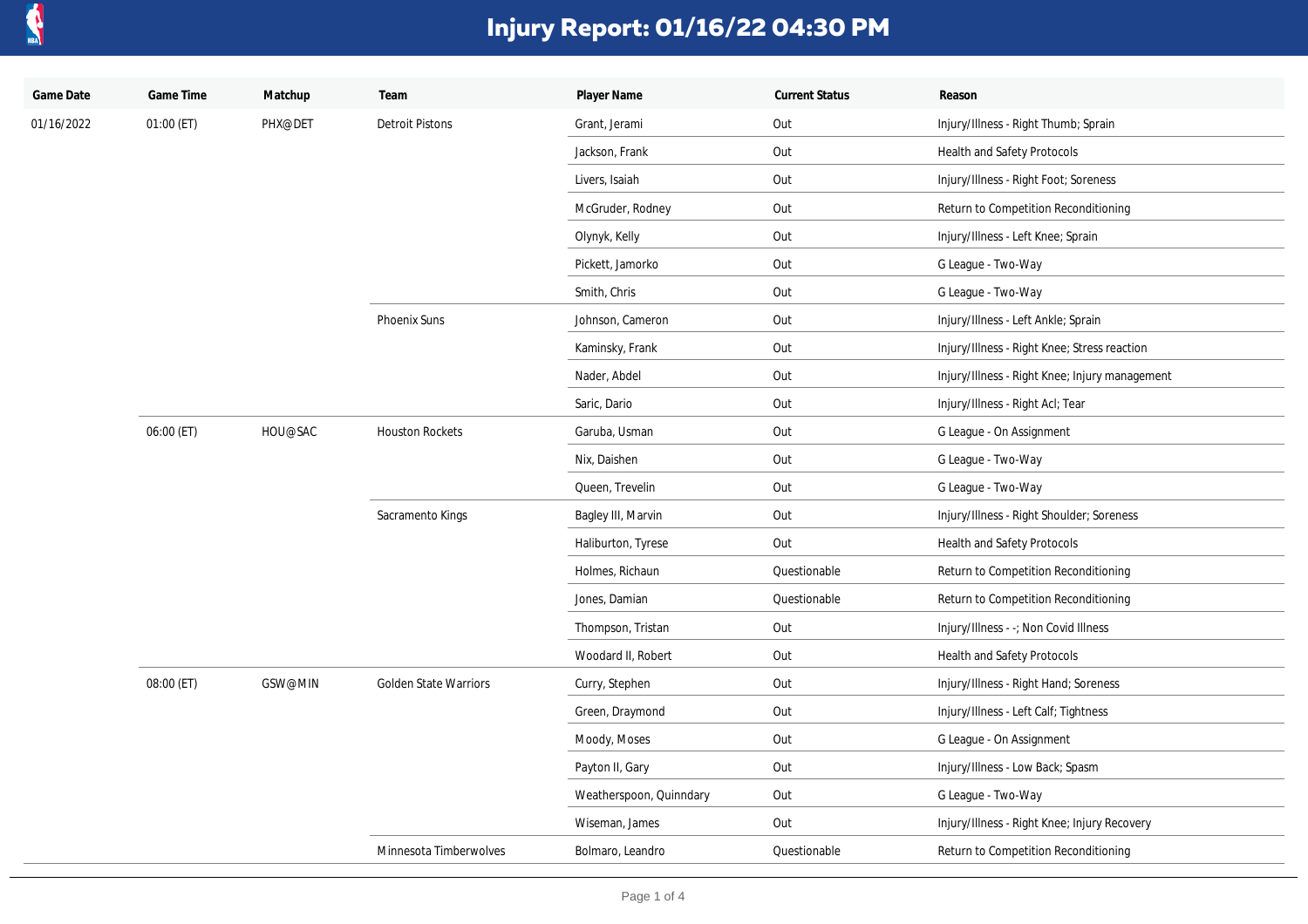

| Game Date  | Game Time  | Matchup        | Team                     | Player Name         | <b>Current Status</b> | Reason                                      |
|------------|------------|----------------|--------------------------|---------------------|-----------------------|---------------------------------------------|
|            |            |                |                          | McLaughlin, Jordan  | Out                   | Health and Safety Protocols                 |
|            |            |                |                          | Nowell, Jaylen      | Questionable          | Injury/Illness - Left Ankle; Sprain         |
|            |            | UTA@DEN        | Denver Nuggets           | Cancar, Vlatko      | Out                   | Injury/Illness - Right Foot; Surgery        |
|            |            |                |                          | Dozier, P.J.        | Out                   | Injury/Illness - Left Acl; Surgery          |
|            |            |                |                          | Green, JaMychal     | Out                   | <b>Health and Safety Protocols</b>          |
|            |            |                |                          | Howard, Markus      | Out                   | G League - Two-Way                          |
|            |            |                |                          | Murray, Jamal       | Out                   | Injury/Illness - Left Knee; Injury Recovery |
|            |            |                |                          | Porter Jr., Michael | Out                   | Injury/Illness - Lumbar Spine; Surgery      |
|            |            |                |                          | Rivers, Austin      | Questionable          | Injury/Illness - Non-covid; Illness         |
|            |            |                | Utah Jazz                | Azubuike, Udoka     | Available             | Return to Competition Reconditioning        |
|            |            |                |                          | Butler, Jared       | Out                   | Health and Safety Protocols                 |
|            |            |                |                          | Gay, Rudy           | Available             | Return to Competition Reconditioning        |
|            |            |                |                          | Gobert, Rudy        | Available             | Return to Competition Reconditioning        |
|            |            |                |                          | Hughes, Elijah      | Out                   | <b>Health and Safety Protocols</b>          |
|            |            |                |                          | Whiteside, Hassan   | Out                   | <b>Health and Safety Protocols</b>          |
| 01/17/2022 | 12:30 (ET) | NOP@BOS        | <b>Boston Celtics</b>    |                     |                       | NOT YET SUBMITTED                           |
|            |            |                | New Orleans Pelicans     | Lewis Jr., Kira     | Out                   | Injury/Illness - Right Knee ACL/MCL; Sprain |
|            |            |                |                          | Louzada, Didi       | Out                   | G League - On Assignment                    |
|            |            |                |                          | Williamson, Zion    | Out                   | Injury/Illness - Right Foot; Fracture       |
|            | 01:00 (ET) | <b>CHA@NYK</b> | <b>Charlotte Hornets</b> | Kulboka, Arnoldas   | Out                   | G League - Two-Way                          |
|            |            |                |                          | Lewis, Scottie      | Out                   | G League - Two-Way                          |
|            |            |                |                          | Oubre Jr., Kelly    | Out                   | Health and Safety Protocols                 |
|            |            |                | New York Knicks          | Hill, Solomon       | Out                   | Not With Team                               |
|            |            |                |                          | Noel, Nerlens       | Out                   | Injury/Illness - Left Knee; Sore            |
|            |            |                |                          | Reddish, Cam        | Out                   | Injury/Illness - Right Ankle; Sprained      |
|            |            |                |                          | Rose, Derrick       | Out                   | Injury/Illness - Right Ankle; Surgery       |
|            |            |                |                          | Samanic, Luka       | Out                   | G League - Two-Way                          |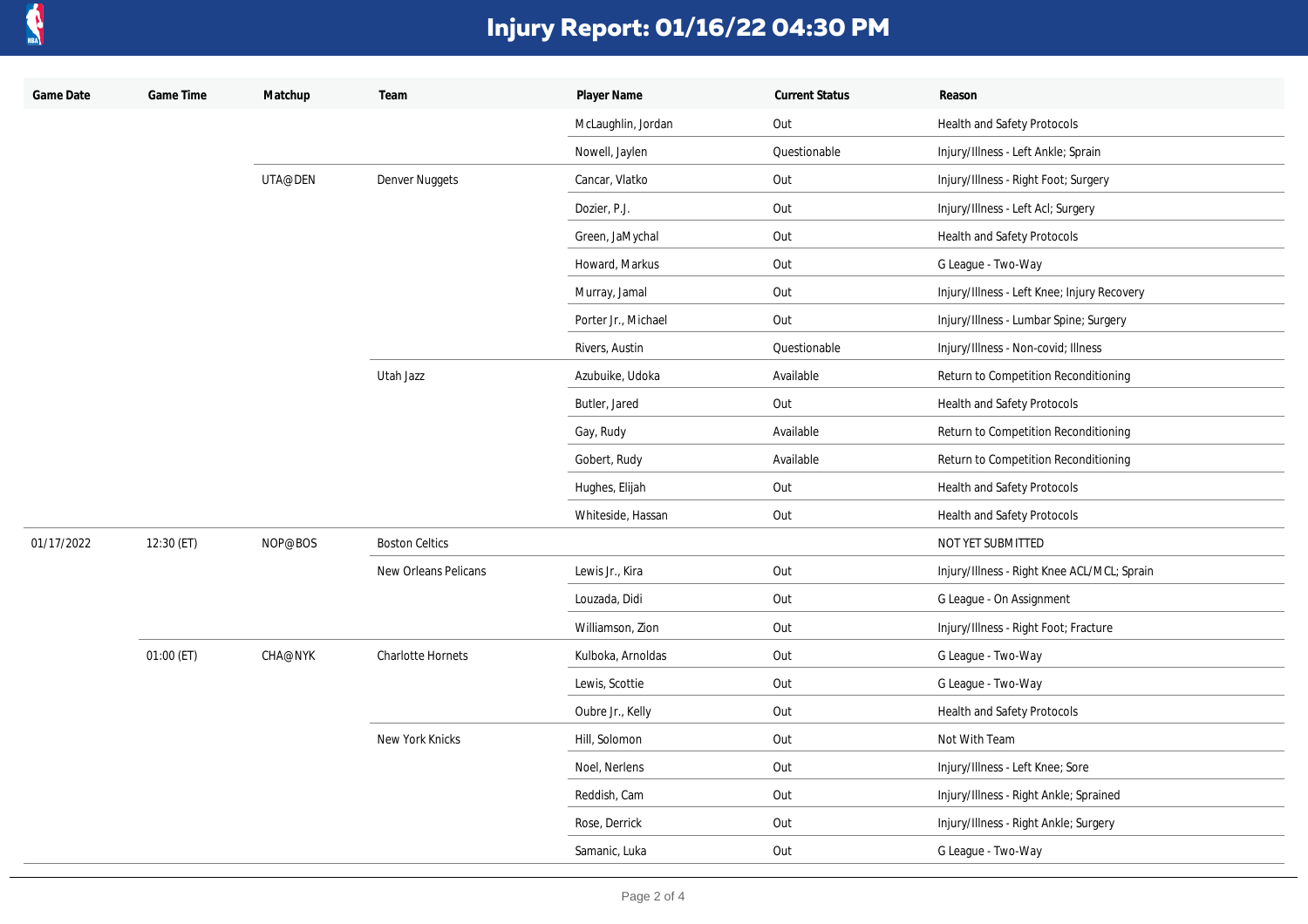

| Game Date | Game Time  | Matchup        | Team                       | Player Name        | <b>Current Status</b> | Reason                                      |
|-----------|------------|----------------|----------------------------|--------------------|-----------------------|---------------------------------------------|
|           |            |                |                            | Walker, Kemba      | Questionable          | Injury/Illness - Left Knee; Sore            |
|           | 02:00 (ET) | PHI@WAS        | Philadelphia 76ers         | Green, Danny       | Out                   | Injury/Illness - Right Hip; Pain            |
|           |            |                |                            | Milton, Shake      | Out                   | Injury/Illness - Back; Contusion            |
|           |            |                |                            | Simmons, Ben       | Out                   | Personal Reasons                            |
|           |            |                |                            | Springer, Jaden    | Out                   | G League - On Assignment                    |
|           |            |                |                            | Thybulle, Matisse  | Out                   | Injury/Illness - Right Shoulder; Soreness   |
|           |            |                | Washington Wizards         | Ayayi, Joel        | Out                   | G League - Two-Way                          |
|           |            |                |                            | Beal, Bradley      | Questionable          | Health and Safety Protocols                 |
|           |            |                |                            | Todd, Isaiah       | Out                   | G League - On Assignment                    |
|           |            |                |                            | Winston, Cassius   | Out                   | G League - Two-Way                          |
|           | 03:00 (ET) | <b>BKN@CLE</b> | <b>Brooklyn Nets</b>       | Aldridge, LaMarcus | Probable              | Injury/Illness - Right Foot; Soreness       |
|           |            |                |                            | Claxton, Nic       | Questionable          | Injury/Illness - Left Hamstring; Tightness  |
|           |            |                |                            | Durant, Kevin      | Out                   | Injury/Illness - Left Knee; MCL Sprain      |
|           |            |                |                            | Harris, Joe        | Out                   | Injury/Illness - Left Ankle; Surgery        |
|           |            |                |                            | Johnson, James     | Out                   | Injury/Illness - N/a; Illness (non-covid)   |
|           |            |                |                            | Millsap, Paul      | Out                   | Personal Reasons                            |
|           |            |                | <b>Cleveland Cavaliers</b> | Rondo, Rajon       | Out                   | Injury/Illness - Right Hamstring; Soreness  |
|           |            |                |                            | Rubio, Ricky       | Out                   | Injury/Illness - Left Knee; ACL Tear        |
|           |            |                |                            | Sexton, Collin     | Out                   | Injury/Illness - Left Knee; Meniscal Tear   |
|           |            |                |                            | Stevens, Lamar     | Questionable          | Injury/Illness - Left Knee; Soreness        |
|           | 03:30 (ET) | CHI@MEM        | Chicago Bulls              | Ball, Lonzo        | Out                   | Injury/Illness - Left Knee; Pain            |
|           |            |                |                            | Caruso, Alex       | Out                   | Return to Competition Reconditioning        |
|           |            |                |                            | Cook, Tyler        | Out                   | Injury/Illness - Left Ankle; Sprain         |
|           |            |                |                            | Green, Javonte     | Out                   | Injury/Illness - Right Adductor; Strain     |
|           |            |                |                            | Jones Jr., Derrick | Out                   | Injury/Illness - Right Knee; Hyperextension |
|           |            |                |                            | LaVine, Zach       | Out                   | Injury/Illness - Left Knee; Pain            |
|           |            |                |                            | Williams, Patrick  | Out                   | Injury/Illness - Left Wrist; Ligament Tear  |
|           |            |                |                            |                    |                       |                                             |